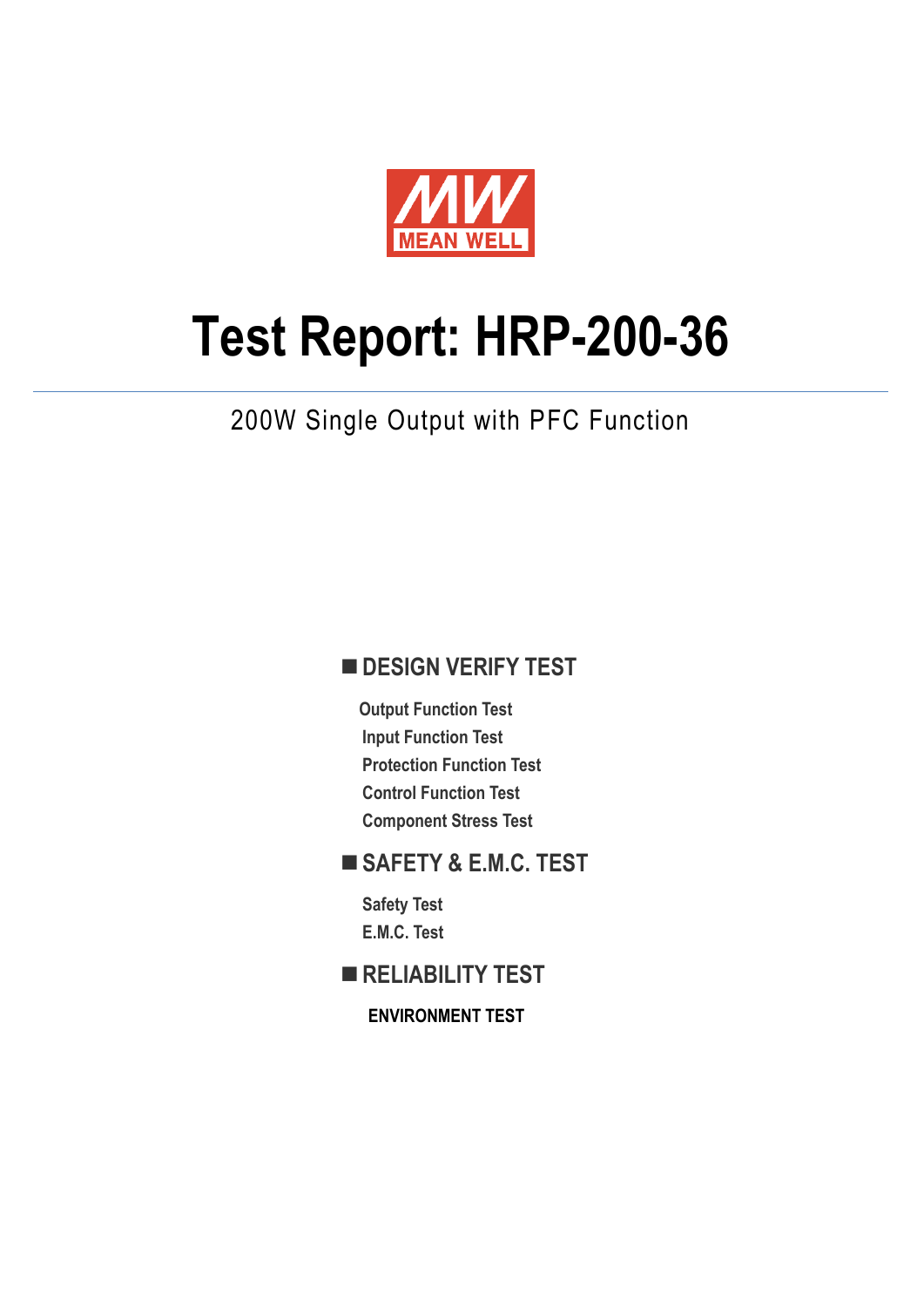

## **DESIGN VERIFY TEST**

#### **OUTPUT FUNCTION TEST**

| <b>NO</b>      | <b>TEST ITEM</b>                          | <b>SPECIFICATION</b>                                      | <b>TEST CONDITION</b>                                                      | <b>RESULT</b>                                                                            | <b>VERDICT</b> |
|----------------|-------------------------------------------|-----------------------------------------------------------|----------------------------------------------------------------------------|------------------------------------------------------------------------------------------|----------------|
| $\mathbf{1}$   | <b>RIPPLE &amp; NOISE</b>                 | V1:250<br>$mVp-p$ (Max)                                   | $I/P$ : 230VAC<br>O/P: FULL LOAD<br>Ta: $25^{\circ}$ C                     | V1:<br>131<br>mVp-p (Max)                                                                | P              |
| $\overline{2}$ | OUTPUT VOLTAGE<br>ADJUST RANGE            | $CH1: 28.8 V - 39.6 V$                                    | I/P: 230 VAC<br>$I/P$ : 115 VAC<br>O/P: MIN LOAD<br>Ta: $25^{\circ}$ C     | 27.49<br>$V \sim$<br>43.1<br>V/230 VAC<br>$V \sim$<br>27.48<br>43.1<br><b>V/ 115 VAC</b> | P              |
| $\mathbf{3}$   | <b>OUTPUT VOLTAGE</b><br><b>TOLERANCE</b> | $V1: 1\% ~ - 1\%$ (Max)                                   | I/P : 100 VAC / 264 VAC<br>O/P : FULL/ MIN LOAD<br>Ta: $25^{\circ}$ C      | $V1$ :<br>0.12<br>$\%$ ~<br>$-0.12$<br>%                                                 | P              |
| 4              | <b>LINE REGULATION</b>                    | $V1: 0.2 % ~ -0.2 %$ (Max)                                | I/P: 100VAC ~ 264 VAC<br>O/P: FULL LOAD<br>Ta: $25^{\circ}$ C              | V1:<br>$\mathbf{0}$<br>$\%$ ~<br>$\mathbf 0$<br>$\%$                                     | P              |
| 5              | <b>LOAD REGULATION</b>                    | $V1: 0.5\% \sim -0.5\%$ (Max)                             | I/P: 230 VAC<br>O/P : FULL ~MIN LOAD<br>Ta : $25^{\circ}$ C                | V1:<br>0.02<br>$\%$ ~<br>$-0.02$<br>$\%$                                                 | P              |
| 6              | SET UP TIME                               | 230VAC:<br>1000<br>ms (Max)<br>115VAC:<br>2500<br>ms(Max) | I/P: 230 VAC<br>I/P: 115 VAC<br>O/P: FULL LOAD<br>Ta: $25^{\circ}$ C       | 230VAC/<br>131<br>ms<br>262<br>115VAC/<br>ms                                             | P              |
| $\overline{7}$ | <b>RISE TIME</b>                          | 230VAC:<br>50<br>ms (Max)<br>115VAC:<br>ms (Max)<br>50    | I/P: 230 VAC<br>I/P: 115 VAC<br>O/P: FULL LOAD<br>Ta : $25^{\circ}$ C      | 11<br>230VAC/<br>ms<br><b>115VAC/</b><br>10<br>ms                                        | P              |
| 8              | HOLD UP TIME                              | 230VAC:<br>16<br>ms (TYP)<br>115VAC:<br>16<br>ms (TYP)    | I/P: 230 VAC<br>I/P: 115 VAC<br>O/P: FULL LOAD<br>Ta: $25^{\circ}$ C       | 230VAC/<br>39<br>ms<br>115VAC/<br>31<br>ms                                               | P              |
| 9              | OVER/UNDERSHOOT<br><b>TEST</b>            | $< +5\%$                                                  | $I/P$ : 230 VAC<br>O/P: FULL LOAD<br>Ta : $25^{\circ}$ C                   | TEST:<br>< 5<br>$\%$                                                                     | P              |
| 10             | DYNAMIC LOAD                              | V1:<br>3600<br>mVp-p                                      | I/P: 230 VAC<br>O/P: FULL /Min LOAD 90%DUTY/<br>1KHZ<br>Ta: $25^{\circ}$ C | 1257<br>mVp-p                                                                            | P              |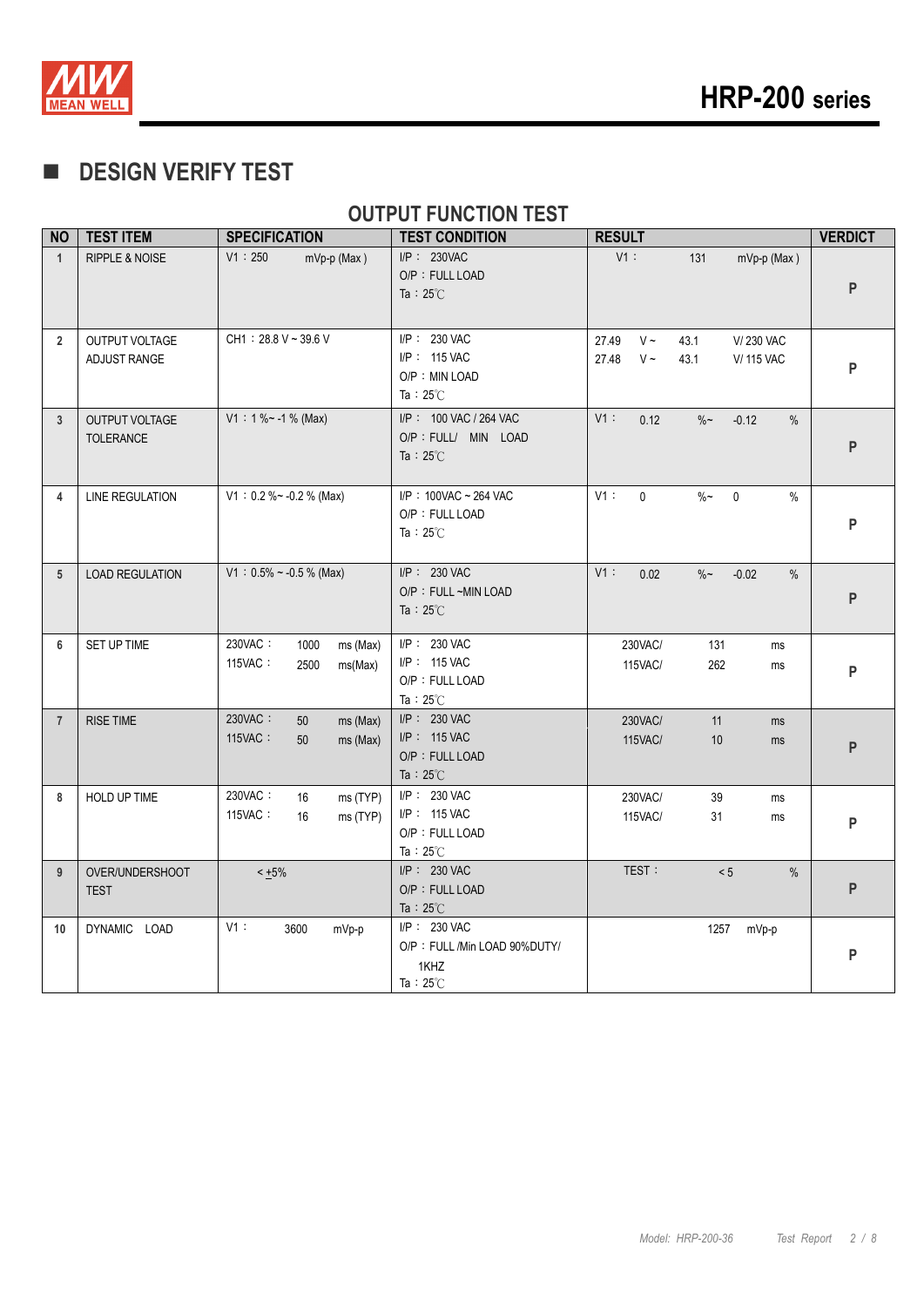

# **HRP-200 series**

#### **INPUT FUNCTION TEST**

| <b>NO</b>      | <b>TEST ITEM</b>           | <b>SPECIFICATION</b>                    | <b>TEST CONDITION</b>                 | <b>RESULT</b>                | <b>VERDICT</b> |
|----------------|----------------------------|-----------------------------------------|---------------------------------------|------------------------------|----------------|
| $\mathbf{1}$   | <b>INPUT VOLTAGE RANGE</b> | 85VAC~264 VAC                           | I/P: TESTING                          | 69 V~264V                    |                |
|                |                            |                                         | O/P: FULL LOAD                        |                              |                |
|                |                            |                                         | Ta: $25^{\circ}$ C                    |                              |                |
|                |                            |                                         | $I/P$ :                               | TEST: OK                     |                |
|                |                            |                                         | LOW-LINE-3V= $82$ V                   |                              | P              |
|                |                            |                                         | HIGH-LINE+15%=300 V                   |                              |                |
|                |                            |                                         | O/P: FULL/MIN LOAD                    |                              |                |
|                |                            |                                         | ON: 30 Sec. OFF: 30 Sec 10MIN         |                              |                |
|                |                            |                                         | (AC POWER ON/OFF NO DAMAGE)           |                              |                |
| $\overline{2}$ | <b>INPUT FREQUENCY</b>     | 47HZ ~63 HZ                             | I/P: 85 VAC ~ 264 VAC                 | TEST: OK                     |                |
|                | <b>RANGE</b>               | NO DAMAGE OSC                           | O/P: FULL~MIN LOAD                    |                              | P              |
|                |                            |                                         | Ta: $25^{\circ}$ C                    |                              |                |
| $\overline{3}$ | POWER FACTOR               | / 230 VAC(TYP)<br>0.95                  | $I/P$ : 230 VAC                       | $PF =$<br>0.967<br>/230 VAC  |                |
|                |                            | 0.99<br>/ 115 VAC(TYP)                  | $I/P$ : 115 VAC                       | $PF =$<br>/ 115 VAC<br>0.996 | P              |
|                |                            |                                         | O/P: FULL LOAD                        |                              |                |
|                |                            |                                         | Ta: $25^{\circ}$ C                    |                              |                |
| 4              | <b>EFFICIENCY</b>          | 89 % (TYP)                              | I/P: 230 VAC                          | $\%$<br>89.79                |                |
|                |                            |                                         | O/P: FULL LOAD                        |                              | P              |
|                |                            |                                         | Ta: $25^{\circ}$ C                    |                              |                |
| 5              | <b>INPUT CURRENT</b>       | 230V/<br>1.1<br>A(TYP)                  | I/P: 230 VAC                          | A/230 VAC<br>1.03<br>$=$     |                |
|                |                            | $115$ V/<br>2.2<br>A(TYP)               | $I/P$ : 115 VAC                       | $=$<br>2.04<br>A/ 115 VAC    | P              |
|                |                            |                                         | O/P: FULL LOAD                        |                              |                |
|                |                            |                                         | Ta: $25^{\circ}$ C<br>$I/P$ : 230 VAC |                              |                |
| 6              | <b>INRUSH CURRENT</b>      | 230V/<br>70<br>A (TYP)                  | I/P: 115 VAC                          | A/230 VAC<br>$\vert$ =<br>68 |                |
|                |                            | 35<br>A(TYP)<br>$115$ V/                | O/P: FULL LOAD                        | A/ 115 VAC<br>$=$<br>34      | P              |
|                |                            | <b>COLD START</b>                       | Ta: $25^\circ$ C                      |                              |                |
| $\overline{7}$ |                            | mA / 240 VAC<br>$\mathbf{1}$<br>$\prec$ | $I/P$ : 264 VAC                       | $L-FG:$<br>0.64              |                |
|                | <b>LEAKAGE CURRENT</b>     |                                         | O/P : Min LOAD                        | mA<br>$N-FG$ :<br>0.34       | P              |
|                |                            |                                         | Ta: $25^{\circ}$ C                    | mA                           |                |
|                |                            |                                         |                                       |                              |                |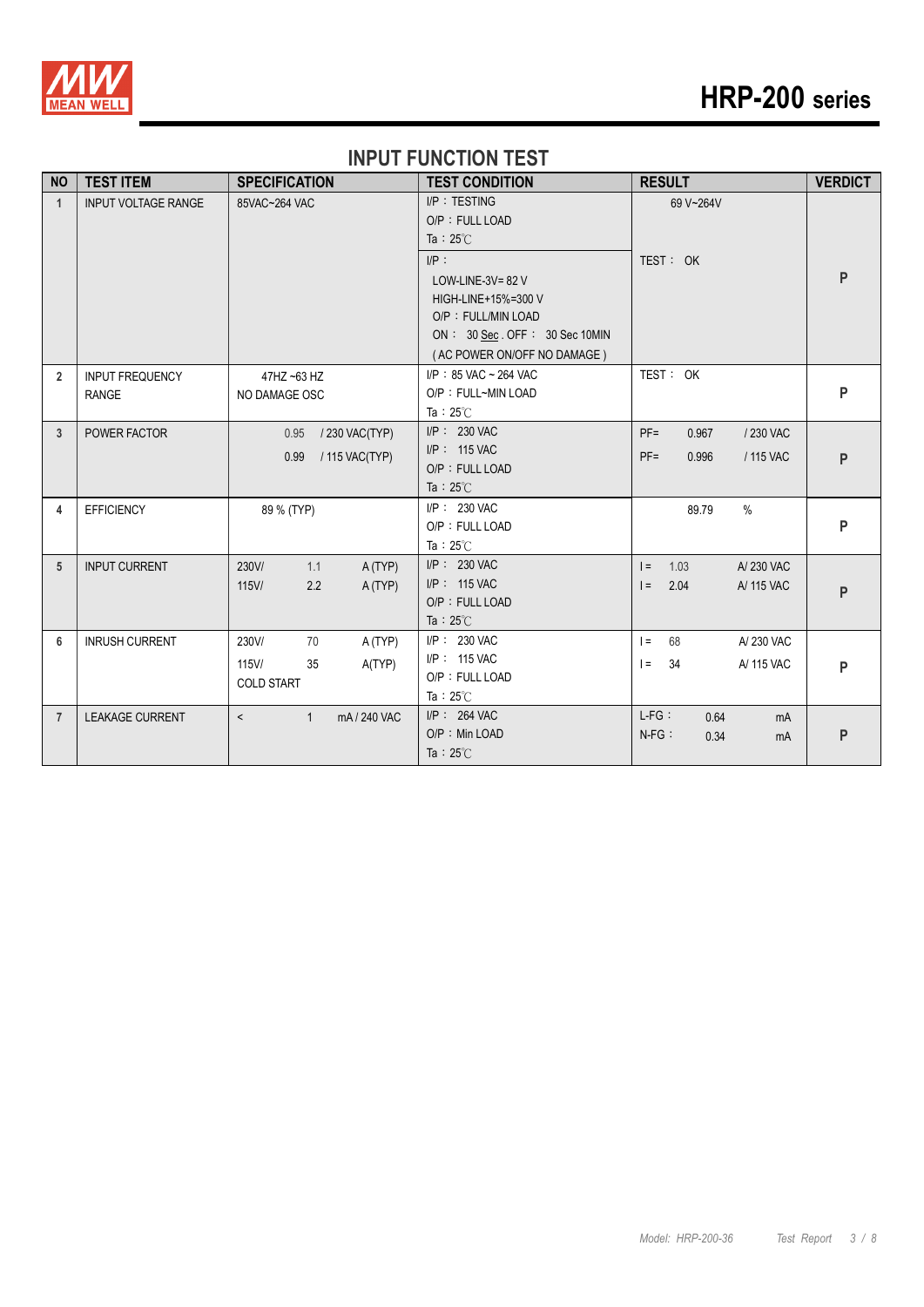

# **HRP-200 series**

#### **PROTECTION FUNCTION TEST**

| <b>NO</b>      | <b>TEST ITEM</b>                          | <b>SPECIFICATION</b>                                                                                         | <b>TEST CONDITION</b>                                                   | <b>RESULT</b>                                                                                                                     | <b>VERDICT</b> |
|----------------|-------------------------------------------|--------------------------------------------------------------------------------------------------------------|-------------------------------------------------------------------------|-----------------------------------------------------------------------------------------------------------------------------------|----------------|
| $\mathbf 1$    | OVER LOAD PROTECTION                      | $105 \%$ ~ 135 %                                                                                             | $I/P: 230$ VAC<br>$I/P$ : 115 VAC<br>O/P: TESTING<br>Ta: $25^{\circ}$ C | 118<br>%/230 VAC<br>118<br>%/ 115 VAC<br>Constant current limiting, recovers<br>automatically after fault condition is<br>removed | P              |
| $\overline{2}$ | OVER VOLTAGE PROTECTION                   | CH1: 41.4 V~48.6 V                                                                                           | I/P: 230 VAC<br>$I/P$ : 115 VAC<br>O/P: MIN LOAD<br>Ta: $25^{\circ}$ C  | V/230 VAC<br>46.26<br><b>V/ 115 VAC</b><br>46.3<br>Shut down Re- power ON                                                         | P              |
| 3              | OVER TEMPERATURE PROTECTION<br>(optional) | SPEC :<br>TSW1: $95 \pm 5^{\circ}$ C O.T.P.<br>TSW1 : detect on heatsink<br>of power transistor<br>NO DAMAGE | I/P: 230 VAC<br>O/P: FULL LOAD                                          | O.T.P. Active<br>Shut down o/p voltage, recovers<br>automatically after temperature<br>goes down                                  | P              |
| 4              | SHORT PROTECTION                          | SHORT EVERY OUTPUT<br>1 HOUR NO DAMAGE                                                                       | $I/P$ : 264 VAC<br>O/P: FULL LOAD<br>Ta: $25^{\circ}$ C                 | NO DAMAGE<br>Hiccup Mode                                                                                                          | P              |

#### **CONTROL FUNCTION TEST**

| <b>NO</b> | <b>TEST ITEM</b> | <b>SPECIFICATION</b> | <b>TEST CONDITION</b> | <b>RESULT</b> | <b>VERDICT</b> |
|-----------|------------------|----------------------|-----------------------|---------------|----------------|
|           | Remote Sense     | >0.5V                | $IP: 230$ VAC         | 0.5V          |                |
|           |                  |                      | O/P: FULL LOAD        |               |                |
|           |                  |                      | Ta: $25^{\circ}$ C    |               |                |
|           |                  |                      |                       |               |                |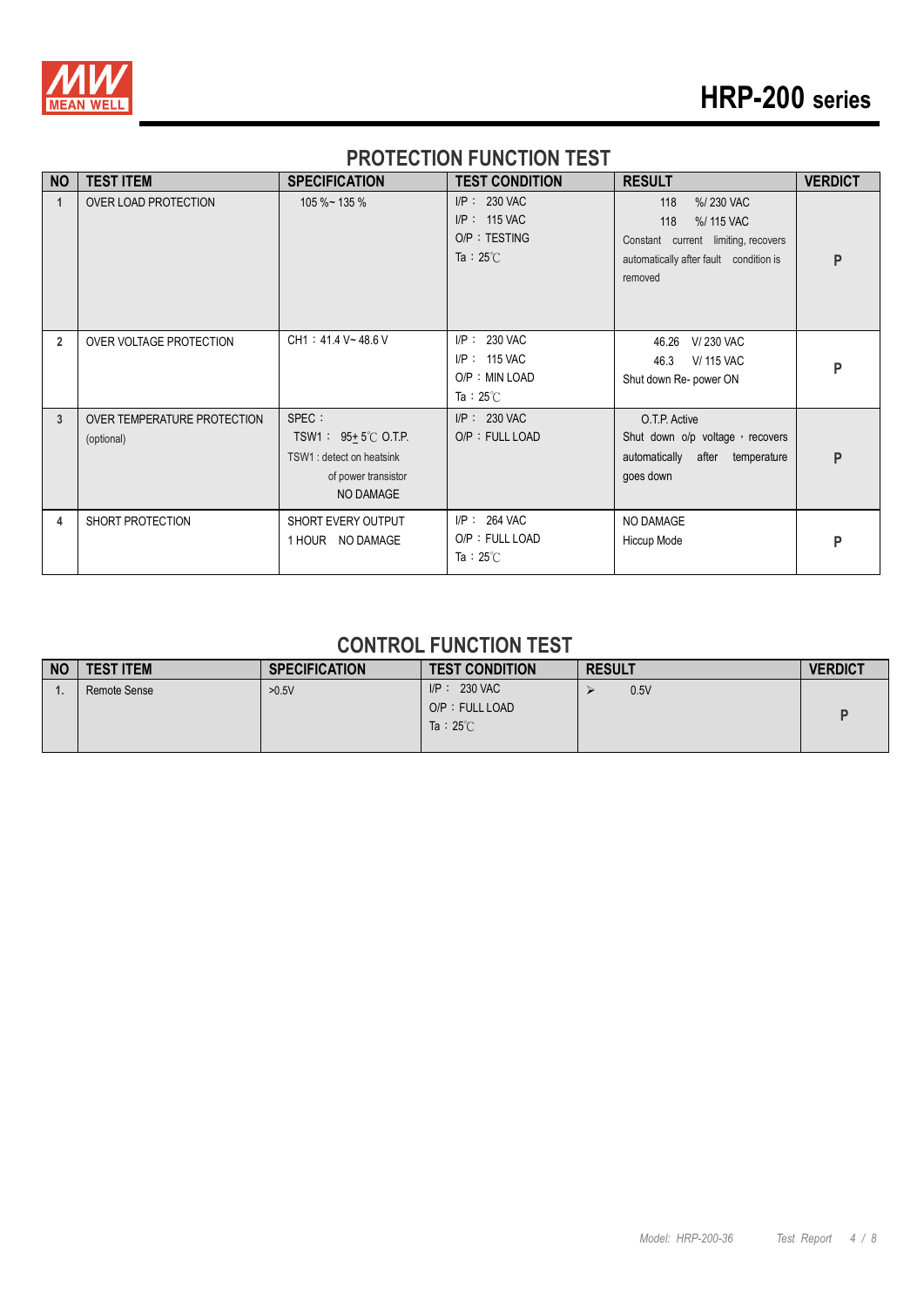

#### **COMPONENT STRESS TEST**

| <b>NO</b>      | <b>TEST ITEM</b>                                             | <b>SPECIFICATION</b>                                      | <b>TEST CONDITION</b>                                                                                                                                    | <b>RESULT</b>     |                            |                  | <b>VERDICT</b> |
|----------------|--------------------------------------------------------------|-----------------------------------------------------------|----------------------------------------------------------------------------------------------------------------------------------------------------------|-------------------|----------------------------|------------------|----------------|
| $\mathbf{1}$   | <b>Power Transistor</b><br>(D to S) or (C to E) Peak Voltage | Q 3 Rated:<br>2SK4106 12A/500V                            | $I/P$ : High-Line +3V = 267 V<br>O/P: (1)Full Load Turn on                                                                                               | (1)<br>(2)        | 414<br>370                 | V<br>V           |                |
|                |                                                              |                                                           | (2) Output Short<br>(3) Fulll load continue<br>Ta: $25^{\circ}$ C                                                                                        | (3)               | 322                        | V                | P              |
| $\overline{2}$ | Diode Peak Voltage                                           | Q101 Rated:<br>FMX-12SL 10A/200V                          | $I/P$ : High-Line +3V = 267 V<br>O/P: (1)Full Load Turn on<br>(2) Output Short<br>(3) Fulll load continue<br>Ta : $25^{\circ}$ C                         | (1)<br>(2)<br>(3) | 185<br>160<br>117          | $\vee$<br>V<br>V | P              |
| 3              | Input Capacitor Voltage                                      | Rated:<br>C <sub>5</sub><br>100u/400V 105°C<br><b>KMG</b> | $I/P$ : High-Line +3V = 267 V<br>O/P: (1)Full Load Turn on /Off<br>(2) Min load Turn on /Off<br>(3) Full Load /Min load<br>Change<br>Ta: $25^{\circ}$ C  | (1)<br>(2)<br>(3) | 372.5<br>375.5<br>376.2    | $\vee$<br>V<br>V | P              |
| 4              | Control IC Voltage Test                                      | Rated: FAN4801NY<br>U1<br>10V~30V                         | $I/P$ : High-Line +3V = 267 V<br>O/P: (1)Full Load Turn on /Off<br>(2) Min load Turn on /Off<br>(3) Full Load / Min load<br>Change<br>Ta: $25^{\circ}$ C | (1)<br>(2)<br>(3) | 16.312<br>13.015<br>13.027 | V<br>V<br>V      | P              |
| 5              | <b>Power Transistor</b><br>(D to S) or (C to E) Peak Voltage | Rated:<br>Q1<br>IRFP460A 20A/500V                         | $I/P$ : High-Line +3V = 267 V<br>O/P: (1)Full Load Turn on<br>(2) Output Short<br>(3) Fulll load continue<br>Ta: $25^{\circ}$ C                          | (1)<br>(2)<br>(3) | 447<br>434<br>416          | $\vee$<br>V<br>V | P              |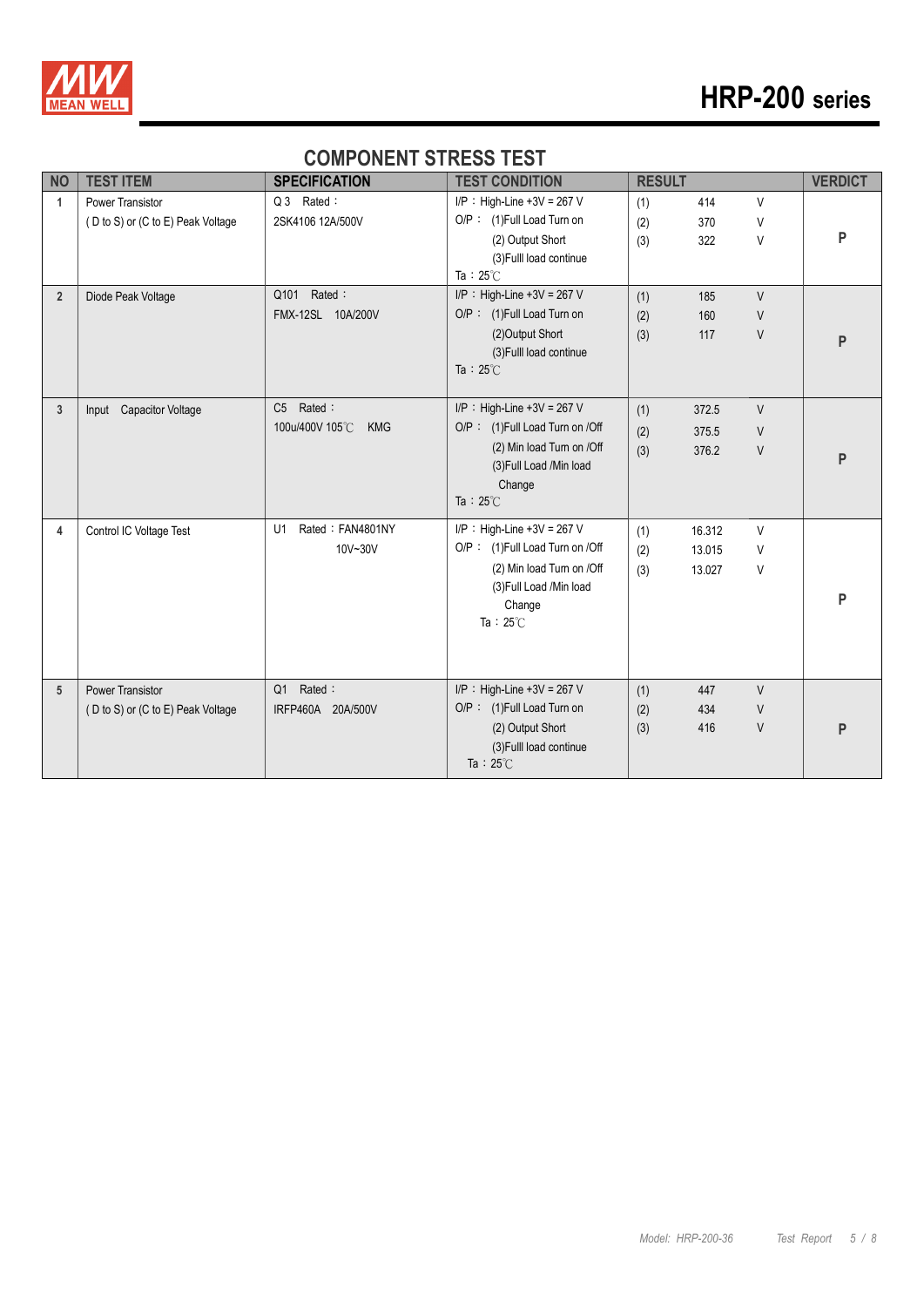

## **SAFETY & E.M.C. TEST**

| <b>SAFETY TEST</b> |                             |                                                                                                |                                                                                                       |                                                      |                     |                |                |
|--------------------|-----------------------------|------------------------------------------------------------------------------------------------|-------------------------------------------------------------------------------------------------------|------------------------------------------------------|---------------------|----------------|----------------|
| NO                 | <b>TEST ITEM</b>            | <b>SPECIFICATION</b>                                                                           | <b>TEST CONDITION</b>                                                                                 | <b>RESULT</b>                                        |                     |                | <b>VERDICT</b> |
|                    | <b>WITHSTAND VOLTAGE</b>    | $I/P-O/P$ : 3 KVAC/min<br>$I/P-FG: 2$ KVAC/min<br>O/P-FG: 0.5 KVAC/min                         | $I/P$ -O/P: 3.6 KVAC/min<br>$I/P-FG: 2.4 KVAC/min$<br>O/P-FG: 0.6 KVAC/min<br>Ta: $25^{\circ}$ C      | $I/P-O/P$ :<br>$IP-FG:$<br>$O/P-FG$ :<br>NO DAMAGE   | 4.61<br>3.67<br>3.7 | mA<br>mA<br>mA | P              |
| $\overline{2}$     | <b>ISOLATION RESISTANCE</b> | $I/P$ -O/P: 500VDC>100M $\Omega$<br>$I/P-FG: 500VDC>100M\Omega$<br>O/P-FG: $500VDC>100M\Omega$ | $I/P-O/P$ :<br>500 VDC<br>$IP-FG:$<br>500 VDC<br>$O/P-FG$ :<br>500<br>VDC<br>Ta: $25^{\circ}$ C/70%RH | $I/P-O/P$ :<br>$I/P-FG$ :<br>$O/P-FG$ :<br>NO DAMAGE | 30<br>27.1<br>25.4  | GΩ<br>GΩ<br>GΩ | P              |
| 3                  | <b>GROUNDING CONTINUITY</b> | FG(PE) TO CHASSIS<br>OR TRACE < $100 \text{ m}\Omega$                                          | $40$ A / $2$ min<br>Ta: $25^{\circ}$ C / 70%RH                                                        | 9                                                    | mΩ                  |                | P              |
| 4                  | <b>APPROVAL</b>             | UL : File NO : E183223                                                                         | TUV: Certificate NO : R50176763                                                                       |                                                      |                     |                |                |

## **E.M.C TEST**

| <b>NO</b>      | <b>TEST ITEM</b>                               | <b>SPECIFICATION</b>                                                | <b>TEST CONDITION</b>                                      | <b>RESULT</b>                        | <b>VERDICT</b> |
|----------------|------------------------------------------------|---------------------------------------------------------------------|------------------------------------------------------------|--------------------------------------|----------------|
| $\mathbf{1}$   | <b>HARMONIC</b>                                | EN61000-3-2,-3<br><b>CLASS A</b>                                    | I/P: 230 VAC/50HZ<br>O/P: FULL LOAD<br>Ta: $25^{\circ}$ C  | <b>PASS</b>                          | P              |
| $\overline{2}$ | <b>CONDUCTION</b>                              | EN55022<br><b>CLASS B</b>                                           | I/P: 230 VAC/50HZ<br>O/P: FULL LOAD<br>Ta: $25^{\circ}$ C  | <b>PASS</b><br>Test by certified Lab | P              |
| 3              | <b>RADIATION</b>                               | EN55022<br><b>CLASS B</b>                                           | I/P: 230 VAC/50HZ<br>O/P: FULL LOAD<br>Ta : $25^{\circ}$ C | <b>PASS</b><br>Test by certified Lab | P              |
| 4              | E.S.D                                          | EN61000-4-2<br><b>INDUSTRY</b><br>AIR: 8KV / Contact: 4KV           | I/P: 230 VAC/50HZ<br>O/P: FULL LOAD<br>Ta : $25^{\circ}$ C | CRITERIA A                           | P              |
| 5              | E.F.T                                          | EN61000-4-4<br><b>INDUSTRY</b><br>INPUT: 2KV                        | I/P: 230 VAC/50HZ<br>O/P: FULL LOAD<br>Ta : $25^{\circ}$ C | CRITERIA A                           | P              |
| 6              | <b>SURGE</b>                                   | IEC61000-4-5<br><b>INDUSTRY</b><br>$L-N$ : $2KV$<br>$L, N-PE : 4KV$ | I/P: 230 VAC/50HZ<br>O/P: FULL LOAD<br>Ta : $25^{\circ}$ C | CRITERIA A                           | P              |
| 7              | Test by certified Lab $\&$ Test Report Prepare |                                                                     |                                                            |                                      |                |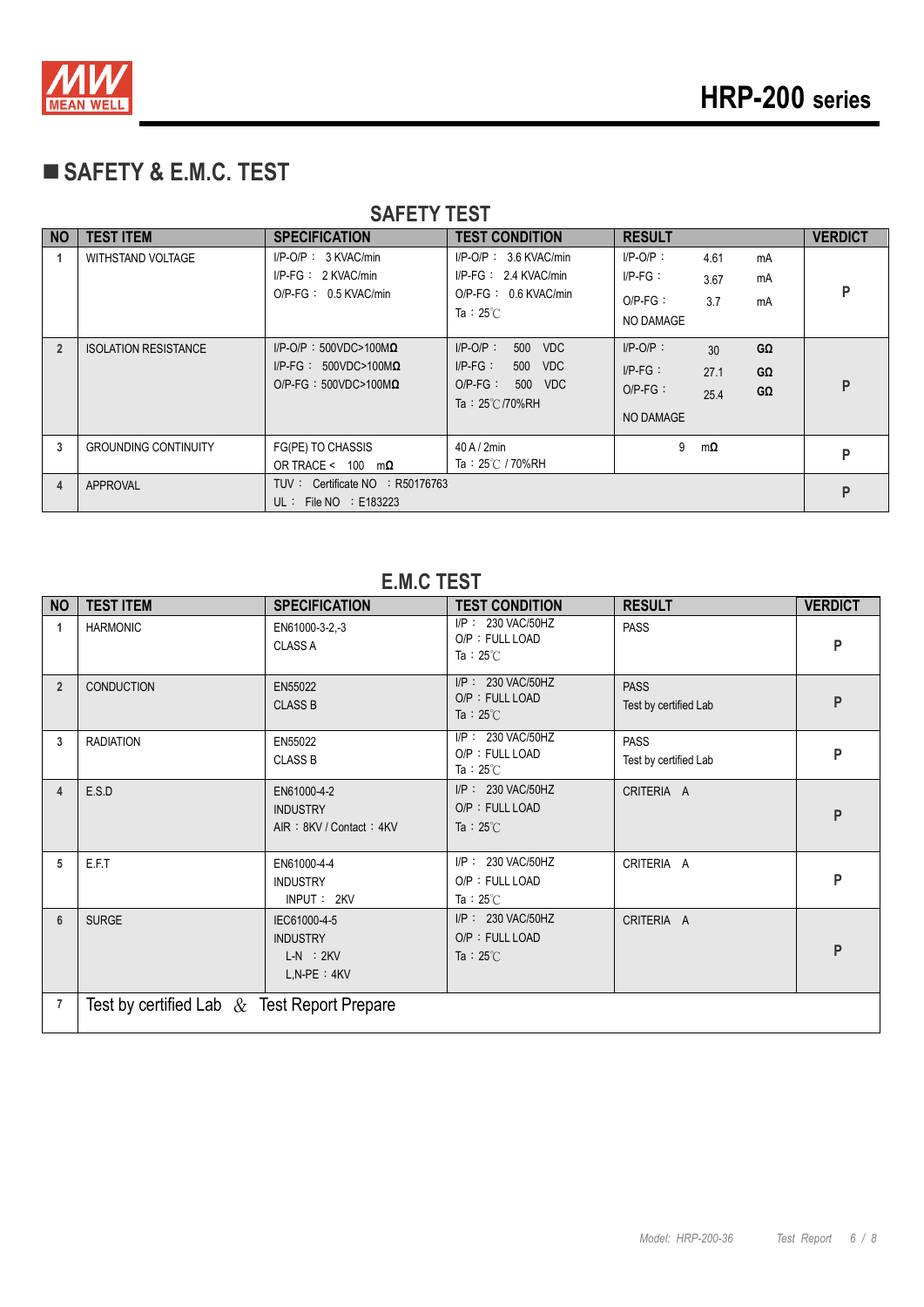

## **RELIABILITY TEST**

| THERMO TRACER TEST<br>1.<br>MODEL:HRPG-200-5<br>(ROOM AMBIENT)<br>TEST CONDITION: 100VAC FULL LOAD<br>ROOM AMBIENT = $27^{\circ}$ C<br>94180001.IRI (定點測溫)<br><b>VERDICT</b><br>Position<br>Temp<br>p 1: 62.5°C 121x, 87y<br>$121 -$<br>p 2: 91.5°C 180x, 65y<br>LF <sub>2</sub><br>62.5<br><b>PASS</b><br><b>P1</b><br>$108 -$<br>p 3: 76.3°C 250x, 72y<br>$95 -$<br><b>PASS</b><br>BD <sub>1</sub><br>91.5<br>p 4: 69.6 °C 260x, 99y<br>P <sub>2</sub><br>82-<br>p 5: 82.3℃ 300x,109y<br>69<br><b>PASS</b><br>L <sub>3</sub><br>76.3<br>p 6: 73.1 °C 300x, 122y<br>P3<br>$56-$<br>p 7: 73.2°C 239x, 165y<br>$43-$<br><b>PASS</b><br>C <sub>5</sub><br>69.6<br>P <sub>4</sub><br>p 8: 81.5°C 231x, 129y<br>$30 -$<br>p 9: 74.2°C 222x, 110y<br>$17-$<br><b>PASS</b><br>Q <sub>1</sub><br>82.3<br>P <sub>5</sub><br>p10: 72.5 °C 199x, 187y<br>p11: 89.8 °C 150x, 150y<br>热躁伤調整<br>座<br>標:220, 0<br><b>PASS</b><br>D <sub>1</sub><br>73.1<br>P <sub>6</sub><br>原資料溫度: 29.9℃(E0.94))<br>p12: 88.6 °C 143x, 168y<br>自動調整<br>放射 率:0.94<br>p13: 98.2°C 90x,126y<br>P<br><b>PASS</b><br>= 126.2℃ 補正後溫度: 29.9℃(E0.94))<br>■ 126.2℃ 環境 温度: 27.0℃<br>T <sub>2</sub><br>73.2<br>P7<br>p14: 89.1 C 98x, 191y<br>氏温26.2℃<br>p15: 104.1 °C 72x, 159<br><b>PASS</b><br>U1<br>81.5<br>P8<br>最高溫(H):126.2℃ 座標:102,156<br>日 期: 2009/ 4/18<br>表低温(L):26.2℃ 座標: 26, 48<br>全域放射率: 0.940<br>時間: 17:18: 7<br><b>PASS</b><br>74.2<br>C61<br>P <sub>9</sub><br><b>PASS</b><br>D71<br>72.5<br>P <sub>10</sub><br><b>PASS</b><br>T <sub>1</sub> coil<br>89.8<br>P11<br><b>PASS</b><br>T <sub>1</sub> core<br>88.6<br>P <sub>12</sub><br><b>PASS</b><br>C <sub>105</sub><br>98.2<br>P <sub>13</sub><br><b>PASS</b><br>Q104<br>89.1<br>P <sub>14</sub><br><b>PASS</b><br>L <sub>100</sub><br>104.1<br>P <sub>15</sub><br>$MODEL : HRPG-200-24$<br>$\overline{2}$<br>TEMPERATURE RISE TEST<br>1. ROOM AMBIENT BURN-IN: 3 HRS<br>I/P: 230VAC O/P: FULL LOAD Ta=26.3 °C<br>2. HIGH AMBIENT BURN-IN: 2.5 HRS<br>$I/P$ : 230VAC O/P: FULL LOAD Ta=43.8 °C<br>ROOM AMBIENT<br><b>HIGH AMBIENT</b><br>P/N<br><b>NO</b><br>Position<br>Ta= 26.3 $^{\circ}$ C<br>Ta= $43.8$ °C<br>LF <sub>2</sub><br>TR548-R2 R-22/14/8B(MA100) 8.8m<br>$51.3^{\circ}$<br>$67.4^{\circ}$ C<br>$\mathbf{1}$<br>BD <sub>1</sub><br>75.9°C<br>$90.7^{\circ}$ C<br>6A/800V SILICON GBU608<br>$\overline{2}$<br>L <sub>3</sub><br>TR872 CS234125E14 1.16u HRP-200<br>$71.0^{\circ}$ C<br>$86.1^{\circ}$ C<br>3<br>65.0°C<br>80.3°C<br>Q <sub>1</sub><br>IRFP460A 20A/500V TO247<br>$\overline{4}$<br>C <sub>5</sub><br>100u/400V 105℃ 18*25 KMG<br>$62.2^{\circ}$ C<br>76.4°C<br>5<br>Q3<br>2SK4106 12A/500V TO220F<br>73.0°C<br>$90.0^{\circ}$ C<br>6<br>77.1 <sup>°</sup> C<br>$63.4^{\circ}$ C<br>T <sub>2</sub><br>TR435-R4 R13x7x5A MA070 MS-300<br>$\overline{7}$<br>P<br>T1<br>84.7°C<br>$100.9^\circ C$<br>TF2033 EER-35 HRP-200-24 B<br>8<br>$64.1^{\circ}$ C<br>79.4°C<br>C <sub>150</sub><br>100u/25V L5Kh 6.3*11 KY<br>9<br>64.5°C<br>78.2°C<br>C61<br>100u/25V L5Kh 6.3*11 KY<br>10<br>64.2°C<br>79.9°C<br>D <sub>1</sub><br>BYC8-600 8A/600V TO220<br>11<br>72.4°C<br>$89.2^{\circ}$ C<br>Q101<br>FME-220B 20A/150V TO220F<br>12<br>84.3°C<br>99.3°C<br>L <sub>100</sub><br>TR878 Ku090125-2*2 162u<br>13<br>66.7°C<br>83.9°C<br>C <sub>105</sub><br>1000u/35V L10Kh 12.5*25 KY<br>14<br>T900<br>TF1593-R2<br>85.4°C<br>$104.1^{\circ}$<br>15<br>70.6°C<br>87.0°C<br>ZD900<br>TVS ST02D-200 AX078 T-52mm<br>16<br>TNY275PN DIP-8C<br>77.9°C<br>$97.1^{\circ}$<br>U900<br>17<br>75.5°C<br>C911<br>22u/50V UL10Kh 5*11KY<br>$92.8^{\circ}$<br>18<br>72.3°C<br>C956<br>47u/50V L5Kh 6.3*11 YXF<br>$89.8^\circ$ C<br>19<br>$82.0^{\circ}$ C<br>$98.9^{\circ}$<br>TSW1<br>ST-22W-R0<br>170mm<br>20<br>82.3°C<br>98.0°C<br>TSW <sub>2</sub><br>ST-22W-R0<br>170mm<br>21 | <b>NO</b> | <b>TEST ITEM</b> | <b>SPECIFICATION</b> |  | LIIIIVUIIILIII ILVI<br><b>TEST CONDITION</b> |  |  | <b>RESULT</b> |  |  | <b>VERDICT</b> |
|------------------------------------------------------------------------------------------------------------------------------------------------------------------------------------------------------------------------------------------------------------------------------------------------------------------------------------------------------------------------------------------------------------------------------------------------------------------------------------------------------------------------------------------------------------------------------------------------------------------------------------------------------------------------------------------------------------------------------------------------------------------------------------------------------------------------------------------------------------------------------------------------------------------------------------------------------------------------------------------------------------------------------------------------------------------------------------------------------------------------------------------------------------------------------------------------------------------------------------------------------------------------------------------------------------------------------------------------------------------------------------------------------------------------------------------------------------------------------------------------------------------------------------------------------------------------------------------------------------------------------------------------------------------------------------------------------------------------------------------------------------------------------------------------------------------------------------------------------------------------------------------------------------------------------------------------------------------------------------------------------------------------------------------------------------------------------------------------------------------------------------------------------------------------------------------------------------------------------------------------------------------------------------------------------------------------------------------------------------------------------------------------------------------------------------------------------------------------------------------------------------------------------------------------------------------------------------------------------------------------------------------------------------------------------------------------------------------------------------------------------------------------------------------------------------------------------------------------------------------------------------------------------------------------------------------------------------------------------------------------------------------------------------------------------------------------------------------------------------------------------------------------------------------------------------------------------------------------------------------------------------------------------------------------------------------------------------------------------------------------------------------------------------------------------------------------------------------------------------------------------------------------------------------------------------------------------------------------------------------------------------------------------------------------------------------------------------------------------------------------------------------------------------------------------------------------|-----------|------------------|----------------------|--|----------------------------------------------|--|--|---------------|--|--|----------------|
|                                                                                                                                                                                                                                                                                                                                                                                                                                                                                                                                                                                                                                                                                                                                                                                                                                                                                                                                                                                                                                                                                                                                                                                                                                                                                                                                                                                                                                                                                                                                                                                                                                                                                                                                                                                                                                                                                                                                                                                                                                                                                                                                                                                                                                                                                                                                                                                                                                                                                                                                                                                                                                                                                                                                                                                                                                                                                                                                                                                                                                                                                                                                                                                                                                                                                                                                                                                                                                                                                                                                                                                                                                                                                                                                                                                                                        |           |                  |                      |  |                                              |  |  |               |  |  |                |
|                                                                                                                                                                                                                                                                                                                                                                                                                                                                                                                                                                                                                                                                                                                                                                                                                                                                                                                                                                                                                                                                                                                                                                                                                                                                                                                                                                                                                                                                                                                                                                                                                                                                                                                                                                                                                                                                                                                                                                                                                                                                                                                                                                                                                                                                                                                                                                                                                                                                                                                                                                                                                                                                                                                                                                                                                                                                                                                                                                                                                                                                                                                                                                                                                                                                                                                                                                                                                                                                                                                                                                                                                                                                                                                                                                                                                        |           |                  |                      |  |                                              |  |  |               |  |  |                |
|                                                                                                                                                                                                                                                                                                                                                                                                                                                                                                                                                                                                                                                                                                                                                                                                                                                                                                                                                                                                                                                                                                                                                                                                                                                                                                                                                                                                                                                                                                                                                                                                                                                                                                                                                                                                                                                                                                                                                                                                                                                                                                                                                                                                                                                                                                                                                                                                                                                                                                                                                                                                                                                                                                                                                                                                                                                                                                                                                                                                                                                                                                                                                                                                                                                                                                                                                                                                                                                                                                                                                                                                                                                                                                                                                                                                                        |           |                  |                      |  |                                              |  |  |               |  |  |                |
|                                                                                                                                                                                                                                                                                                                                                                                                                                                                                                                                                                                                                                                                                                                                                                                                                                                                                                                                                                                                                                                                                                                                                                                                                                                                                                                                                                                                                                                                                                                                                                                                                                                                                                                                                                                                                                                                                                                                                                                                                                                                                                                                                                                                                                                                                                                                                                                                                                                                                                                                                                                                                                                                                                                                                                                                                                                                                                                                                                                                                                                                                                                                                                                                                                                                                                                                                                                                                                                                                                                                                                                                                                                                                                                                                                                                                        |           |                  |                      |  |                                              |  |  |               |  |  |                |
|                                                                                                                                                                                                                                                                                                                                                                                                                                                                                                                                                                                                                                                                                                                                                                                                                                                                                                                                                                                                                                                                                                                                                                                                                                                                                                                                                                                                                                                                                                                                                                                                                                                                                                                                                                                                                                                                                                                                                                                                                                                                                                                                                                                                                                                                                                                                                                                                                                                                                                                                                                                                                                                                                                                                                                                                                                                                                                                                                                                                                                                                                                                                                                                                                                                                                                                                                                                                                                                                                                                                                                                                                                                                                                                                                                                                                        |           |                  |                      |  |                                              |  |  |               |  |  |                |
|                                                                                                                                                                                                                                                                                                                                                                                                                                                                                                                                                                                                                                                                                                                                                                                                                                                                                                                                                                                                                                                                                                                                                                                                                                                                                                                                                                                                                                                                                                                                                                                                                                                                                                                                                                                                                                                                                                                                                                                                                                                                                                                                                                                                                                                                                                                                                                                                                                                                                                                                                                                                                                                                                                                                                                                                                                                                                                                                                                                                                                                                                                                                                                                                                                                                                                                                                                                                                                                                                                                                                                                                                                                                                                                                                                                                                        |           |                  |                      |  |                                              |  |  |               |  |  |                |
|                                                                                                                                                                                                                                                                                                                                                                                                                                                                                                                                                                                                                                                                                                                                                                                                                                                                                                                                                                                                                                                                                                                                                                                                                                                                                                                                                                                                                                                                                                                                                                                                                                                                                                                                                                                                                                                                                                                                                                                                                                                                                                                                                                                                                                                                                                                                                                                                                                                                                                                                                                                                                                                                                                                                                                                                                                                                                                                                                                                                                                                                                                                                                                                                                                                                                                                                                                                                                                                                                                                                                                                                                                                                                                                                                                                                                        |           |                  |                      |  |                                              |  |  |               |  |  |                |
|                                                                                                                                                                                                                                                                                                                                                                                                                                                                                                                                                                                                                                                                                                                                                                                                                                                                                                                                                                                                                                                                                                                                                                                                                                                                                                                                                                                                                                                                                                                                                                                                                                                                                                                                                                                                                                                                                                                                                                                                                                                                                                                                                                                                                                                                                                                                                                                                                                                                                                                                                                                                                                                                                                                                                                                                                                                                                                                                                                                                                                                                                                                                                                                                                                                                                                                                                                                                                                                                                                                                                                                                                                                                                                                                                                                                                        |           |                  |                      |  |                                              |  |  |               |  |  |                |
|                                                                                                                                                                                                                                                                                                                                                                                                                                                                                                                                                                                                                                                                                                                                                                                                                                                                                                                                                                                                                                                                                                                                                                                                                                                                                                                                                                                                                                                                                                                                                                                                                                                                                                                                                                                                                                                                                                                                                                                                                                                                                                                                                                                                                                                                                                                                                                                                                                                                                                                                                                                                                                                                                                                                                                                                                                                                                                                                                                                                                                                                                                                                                                                                                                                                                                                                                                                                                                                                                                                                                                                                                                                                                                                                                                                                                        |           |                  |                      |  |                                              |  |  |               |  |  |                |
|                                                                                                                                                                                                                                                                                                                                                                                                                                                                                                                                                                                                                                                                                                                                                                                                                                                                                                                                                                                                                                                                                                                                                                                                                                                                                                                                                                                                                                                                                                                                                                                                                                                                                                                                                                                                                                                                                                                                                                                                                                                                                                                                                                                                                                                                                                                                                                                                                                                                                                                                                                                                                                                                                                                                                                                                                                                                                                                                                                                                                                                                                                                                                                                                                                                                                                                                                                                                                                                                                                                                                                                                                                                                                                                                                                                                                        |           |                  |                      |  |                                              |  |  |               |  |  |                |
|                                                                                                                                                                                                                                                                                                                                                                                                                                                                                                                                                                                                                                                                                                                                                                                                                                                                                                                                                                                                                                                                                                                                                                                                                                                                                                                                                                                                                                                                                                                                                                                                                                                                                                                                                                                                                                                                                                                                                                                                                                                                                                                                                                                                                                                                                                                                                                                                                                                                                                                                                                                                                                                                                                                                                                                                                                                                                                                                                                                                                                                                                                                                                                                                                                                                                                                                                                                                                                                                                                                                                                                                                                                                                                                                                                                                                        |           |                  |                      |  |                                              |  |  |               |  |  |                |
|                                                                                                                                                                                                                                                                                                                                                                                                                                                                                                                                                                                                                                                                                                                                                                                                                                                                                                                                                                                                                                                                                                                                                                                                                                                                                                                                                                                                                                                                                                                                                                                                                                                                                                                                                                                                                                                                                                                                                                                                                                                                                                                                                                                                                                                                                                                                                                                                                                                                                                                                                                                                                                                                                                                                                                                                                                                                                                                                                                                                                                                                                                                                                                                                                                                                                                                                                                                                                                                                                                                                                                                                                                                                                                                                                                                                                        |           |                  |                      |  |                                              |  |  |               |  |  |                |
|                                                                                                                                                                                                                                                                                                                                                                                                                                                                                                                                                                                                                                                                                                                                                                                                                                                                                                                                                                                                                                                                                                                                                                                                                                                                                                                                                                                                                                                                                                                                                                                                                                                                                                                                                                                                                                                                                                                                                                                                                                                                                                                                                                                                                                                                                                                                                                                                                                                                                                                                                                                                                                                                                                                                                                                                                                                                                                                                                                                                                                                                                                                                                                                                                                                                                                                                                                                                                                                                                                                                                                                                                                                                                                                                                                                                                        |           |                  |                      |  |                                              |  |  |               |  |  |                |
|                                                                                                                                                                                                                                                                                                                                                                                                                                                                                                                                                                                                                                                                                                                                                                                                                                                                                                                                                                                                                                                                                                                                                                                                                                                                                                                                                                                                                                                                                                                                                                                                                                                                                                                                                                                                                                                                                                                                                                                                                                                                                                                                                                                                                                                                                                                                                                                                                                                                                                                                                                                                                                                                                                                                                                                                                                                                                                                                                                                                                                                                                                                                                                                                                                                                                                                                                                                                                                                                                                                                                                                                                                                                                                                                                                                                                        |           |                  |                      |  |                                              |  |  |               |  |  |                |
|                                                                                                                                                                                                                                                                                                                                                                                                                                                                                                                                                                                                                                                                                                                                                                                                                                                                                                                                                                                                                                                                                                                                                                                                                                                                                                                                                                                                                                                                                                                                                                                                                                                                                                                                                                                                                                                                                                                                                                                                                                                                                                                                                                                                                                                                                                                                                                                                                                                                                                                                                                                                                                                                                                                                                                                                                                                                                                                                                                                                                                                                                                                                                                                                                                                                                                                                                                                                                                                                                                                                                                                                                                                                                                                                                                                                                        |           |                  |                      |  |                                              |  |  |               |  |  |                |
|                                                                                                                                                                                                                                                                                                                                                                                                                                                                                                                                                                                                                                                                                                                                                                                                                                                                                                                                                                                                                                                                                                                                                                                                                                                                                                                                                                                                                                                                                                                                                                                                                                                                                                                                                                                                                                                                                                                                                                                                                                                                                                                                                                                                                                                                                                                                                                                                                                                                                                                                                                                                                                                                                                                                                                                                                                                                                                                                                                                                                                                                                                                                                                                                                                                                                                                                                                                                                                                                                                                                                                                                                                                                                                                                                                                                                        |           |                  |                      |  |                                              |  |  |               |  |  |                |
|                                                                                                                                                                                                                                                                                                                                                                                                                                                                                                                                                                                                                                                                                                                                                                                                                                                                                                                                                                                                                                                                                                                                                                                                                                                                                                                                                                                                                                                                                                                                                                                                                                                                                                                                                                                                                                                                                                                                                                                                                                                                                                                                                                                                                                                                                                                                                                                                                                                                                                                                                                                                                                                                                                                                                                                                                                                                                                                                                                                                                                                                                                                                                                                                                                                                                                                                                                                                                                                                                                                                                                                                                                                                                                                                                                                                                        |           |                  |                      |  |                                              |  |  |               |  |  |                |
|                                                                                                                                                                                                                                                                                                                                                                                                                                                                                                                                                                                                                                                                                                                                                                                                                                                                                                                                                                                                                                                                                                                                                                                                                                                                                                                                                                                                                                                                                                                                                                                                                                                                                                                                                                                                                                                                                                                                                                                                                                                                                                                                                                                                                                                                                                                                                                                                                                                                                                                                                                                                                                                                                                                                                                                                                                                                                                                                                                                                                                                                                                                                                                                                                                                                                                                                                                                                                                                                                                                                                                                                                                                                                                                                                                                                                        |           |                  |                      |  |                                              |  |  |               |  |  |                |
|                                                                                                                                                                                                                                                                                                                                                                                                                                                                                                                                                                                                                                                                                                                                                                                                                                                                                                                                                                                                                                                                                                                                                                                                                                                                                                                                                                                                                                                                                                                                                                                                                                                                                                                                                                                                                                                                                                                                                                                                                                                                                                                                                                                                                                                                                                                                                                                                                                                                                                                                                                                                                                                                                                                                                                                                                                                                                                                                                                                                                                                                                                                                                                                                                                                                                                                                                                                                                                                                                                                                                                                                                                                                                                                                                                                                                        |           |                  |                      |  |                                              |  |  |               |  |  |                |
|                                                                                                                                                                                                                                                                                                                                                                                                                                                                                                                                                                                                                                                                                                                                                                                                                                                                                                                                                                                                                                                                                                                                                                                                                                                                                                                                                                                                                                                                                                                                                                                                                                                                                                                                                                                                                                                                                                                                                                                                                                                                                                                                                                                                                                                                                                                                                                                                                                                                                                                                                                                                                                                                                                                                                                                                                                                                                                                                                                                                                                                                                                                                                                                                                                                                                                                                                                                                                                                                                                                                                                                                                                                                                                                                                                                                                        |           |                  |                      |  |                                              |  |  |               |  |  |                |
|                                                                                                                                                                                                                                                                                                                                                                                                                                                                                                                                                                                                                                                                                                                                                                                                                                                                                                                                                                                                                                                                                                                                                                                                                                                                                                                                                                                                                                                                                                                                                                                                                                                                                                                                                                                                                                                                                                                                                                                                                                                                                                                                                                                                                                                                                                                                                                                                                                                                                                                                                                                                                                                                                                                                                                                                                                                                                                                                                                                                                                                                                                                                                                                                                                                                                                                                                                                                                                                                                                                                                                                                                                                                                                                                                                                                                        |           |                  |                      |  |                                              |  |  |               |  |  |                |
|                                                                                                                                                                                                                                                                                                                                                                                                                                                                                                                                                                                                                                                                                                                                                                                                                                                                                                                                                                                                                                                                                                                                                                                                                                                                                                                                                                                                                                                                                                                                                                                                                                                                                                                                                                                                                                                                                                                                                                                                                                                                                                                                                                                                                                                                                                                                                                                                                                                                                                                                                                                                                                                                                                                                                                                                                                                                                                                                                                                                                                                                                                                                                                                                                                                                                                                                                                                                                                                                                                                                                                                                                                                                                                                                                                                                                        |           |                  |                      |  |                                              |  |  |               |  |  |                |
|                                                                                                                                                                                                                                                                                                                                                                                                                                                                                                                                                                                                                                                                                                                                                                                                                                                                                                                                                                                                                                                                                                                                                                                                                                                                                                                                                                                                                                                                                                                                                                                                                                                                                                                                                                                                                                                                                                                                                                                                                                                                                                                                                                                                                                                                                                                                                                                                                                                                                                                                                                                                                                                                                                                                                                                                                                                                                                                                                                                                                                                                                                                                                                                                                                                                                                                                                                                                                                                                                                                                                                                                                                                                                                                                                                                                                        |           |                  |                      |  |                                              |  |  |               |  |  |                |
|                                                                                                                                                                                                                                                                                                                                                                                                                                                                                                                                                                                                                                                                                                                                                                                                                                                                                                                                                                                                                                                                                                                                                                                                                                                                                                                                                                                                                                                                                                                                                                                                                                                                                                                                                                                                                                                                                                                                                                                                                                                                                                                                                                                                                                                                                                                                                                                                                                                                                                                                                                                                                                                                                                                                                                                                                                                                                                                                                                                                                                                                                                                                                                                                                                                                                                                                                                                                                                                                                                                                                                                                                                                                                                                                                                                                                        |           |                  |                      |  |                                              |  |  |               |  |  |                |
|                                                                                                                                                                                                                                                                                                                                                                                                                                                                                                                                                                                                                                                                                                                                                                                                                                                                                                                                                                                                                                                                                                                                                                                                                                                                                                                                                                                                                                                                                                                                                                                                                                                                                                                                                                                                                                                                                                                                                                                                                                                                                                                                                                                                                                                                                                                                                                                                                                                                                                                                                                                                                                                                                                                                                                                                                                                                                                                                                                                                                                                                                                                                                                                                                                                                                                                                                                                                                                                                                                                                                                                                                                                                                                                                                                                                                        |           |                  |                      |  |                                              |  |  |               |  |  |                |
|                                                                                                                                                                                                                                                                                                                                                                                                                                                                                                                                                                                                                                                                                                                                                                                                                                                                                                                                                                                                                                                                                                                                                                                                                                                                                                                                                                                                                                                                                                                                                                                                                                                                                                                                                                                                                                                                                                                                                                                                                                                                                                                                                                                                                                                                                                                                                                                                                                                                                                                                                                                                                                                                                                                                                                                                                                                                                                                                                                                                                                                                                                                                                                                                                                                                                                                                                                                                                                                                                                                                                                                                                                                                                                                                                                                                                        |           |                  |                      |  |                                              |  |  |               |  |  |                |
|                                                                                                                                                                                                                                                                                                                                                                                                                                                                                                                                                                                                                                                                                                                                                                                                                                                                                                                                                                                                                                                                                                                                                                                                                                                                                                                                                                                                                                                                                                                                                                                                                                                                                                                                                                                                                                                                                                                                                                                                                                                                                                                                                                                                                                                                                                                                                                                                                                                                                                                                                                                                                                                                                                                                                                                                                                                                                                                                                                                                                                                                                                                                                                                                                                                                                                                                                                                                                                                                                                                                                                                                                                                                                                                                                                                                                        |           |                  |                      |  |                                              |  |  |               |  |  |                |
|                                                                                                                                                                                                                                                                                                                                                                                                                                                                                                                                                                                                                                                                                                                                                                                                                                                                                                                                                                                                                                                                                                                                                                                                                                                                                                                                                                                                                                                                                                                                                                                                                                                                                                                                                                                                                                                                                                                                                                                                                                                                                                                                                                                                                                                                                                                                                                                                                                                                                                                                                                                                                                                                                                                                                                                                                                                                                                                                                                                                                                                                                                                                                                                                                                                                                                                                                                                                                                                                                                                                                                                                                                                                                                                                                                                                                        |           |                  |                      |  |                                              |  |  |               |  |  |                |
|                                                                                                                                                                                                                                                                                                                                                                                                                                                                                                                                                                                                                                                                                                                                                                                                                                                                                                                                                                                                                                                                                                                                                                                                                                                                                                                                                                                                                                                                                                                                                                                                                                                                                                                                                                                                                                                                                                                                                                                                                                                                                                                                                                                                                                                                                                                                                                                                                                                                                                                                                                                                                                                                                                                                                                                                                                                                                                                                                                                                                                                                                                                                                                                                                                                                                                                                                                                                                                                                                                                                                                                                                                                                                                                                                                                                                        |           |                  |                      |  |                                              |  |  |               |  |  |                |
|                                                                                                                                                                                                                                                                                                                                                                                                                                                                                                                                                                                                                                                                                                                                                                                                                                                                                                                                                                                                                                                                                                                                                                                                                                                                                                                                                                                                                                                                                                                                                                                                                                                                                                                                                                                                                                                                                                                                                                                                                                                                                                                                                                                                                                                                                                                                                                                                                                                                                                                                                                                                                                                                                                                                                                                                                                                                                                                                                                                                                                                                                                                                                                                                                                                                                                                                                                                                                                                                                                                                                                                                                                                                                                                                                                                                                        |           |                  |                      |  |                                              |  |  |               |  |  |                |
|                                                                                                                                                                                                                                                                                                                                                                                                                                                                                                                                                                                                                                                                                                                                                                                                                                                                                                                                                                                                                                                                                                                                                                                                                                                                                                                                                                                                                                                                                                                                                                                                                                                                                                                                                                                                                                                                                                                                                                                                                                                                                                                                                                                                                                                                                                                                                                                                                                                                                                                                                                                                                                                                                                                                                                                                                                                                                                                                                                                                                                                                                                                                                                                                                                                                                                                                                                                                                                                                                                                                                                                                                                                                                                                                                                                                                        |           |                  |                      |  |                                              |  |  |               |  |  |                |
|                                                                                                                                                                                                                                                                                                                                                                                                                                                                                                                                                                                                                                                                                                                                                                                                                                                                                                                                                                                                                                                                                                                                                                                                                                                                                                                                                                                                                                                                                                                                                                                                                                                                                                                                                                                                                                                                                                                                                                                                                                                                                                                                                                                                                                                                                                                                                                                                                                                                                                                                                                                                                                                                                                                                                                                                                                                                                                                                                                                                                                                                                                                                                                                                                                                                                                                                                                                                                                                                                                                                                                                                                                                                                                                                                                                                                        |           |                  |                      |  |                                              |  |  |               |  |  |                |
|                                                                                                                                                                                                                                                                                                                                                                                                                                                                                                                                                                                                                                                                                                                                                                                                                                                                                                                                                                                                                                                                                                                                                                                                                                                                                                                                                                                                                                                                                                                                                                                                                                                                                                                                                                                                                                                                                                                                                                                                                                                                                                                                                                                                                                                                                                                                                                                                                                                                                                                                                                                                                                                                                                                                                                                                                                                                                                                                                                                                                                                                                                                                                                                                                                                                                                                                                                                                                                                                                                                                                                                                                                                                                                                                                                                                                        |           |                  |                      |  |                                              |  |  |               |  |  |                |
|                                                                                                                                                                                                                                                                                                                                                                                                                                                                                                                                                                                                                                                                                                                                                                                                                                                                                                                                                                                                                                                                                                                                                                                                                                                                                                                                                                                                                                                                                                                                                                                                                                                                                                                                                                                                                                                                                                                                                                                                                                                                                                                                                                                                                                                                                                                                                                                                                                                                                                                                                                                                                                                                                                                                                                                                                                                                                                                                                                                                                                                                                                                                                                                                                                                                                                                                                                                                                                                                                                                                                                                                                                                                                                                                                                                                                        |           |                  |                      |  |                                              |  |  |               |  |  |                |
|                                                                                                                                                                                                                                                                                                                                                                                                                                                                                                                                                                                                                                                                                                                                                                                                                                                                                                                                                                                                                                                                                                                                                                                                                                                                                                                                                                                                                                                                                                                                                                                                                                                                                                                                                                                                                                                                                                                                                                                                                                                                                                                                                                                                                                                                                                                                                                                                                                                                                                                                                                                                                                                                                                                                                                                                                                                                                                                                                                                                                                                                                                                                                                                                                                                                                                                                                                                                                                                                                                                                                                                                                                                                                                                                                                                                                        |           |                  |                      |  |                                              |  |  |               |  |  |                |
|                                                                                                                                                                                                                                                                                                                                                                                                                                                                                                                                                                                                                                                                                                                                                                                                                                                                                                                                                                                                                                                                                                                                                                                                                                                                                                                                                                                                                                                                                                                                                                                                                                                                                                                                                                                                                                                                                                                                                                                                                                                                                                                                                                                                                                                                                                                                                                                                                                                                                                                                                                                                                                                                                                                                                                                                                                                                                                                                                                                                                                                                                                                                                                                                                                                                                                                                                                                                                                                                                                                                                                                                                                                                                                                                                                                                                        |           |                  |                      |  |                                              |  |  |               |  |  |                |
|                                                                                                                                                                                                                                                                                                                                                                                                                                                                                                                                                                                                                                                                                                                                                                                                                                                                                                                                                                                                                                                                                                                                                                                                                                                                                                                                                                                                                                                                                                                                                                                                                                                                                                                                                                                                                                                                                                                                                                                                                                                                                                                                                                                                                                                                                                                                                                                                                                                                                                                                                                                                                                                                                                                                                                                                                                                                                                                                                                                                                                                                                                                                                                                                                                                                                                                                                                                                                                                                                                                                                                                                                                                                                                                                                                                                                        |           |                  |                      |  |                                              |  |  |               |  |  |                |
|                                                                                                                                                                                                                                                                                                                                                                                                                                                                                                                                                                                                                                                                                                                                                                                                                                                                                                                                                                                                                                                                                                                                                                                                                                                                                                                                                                                                                                                                                                                                                                                                                                                                                                                                                                                                                                                                                                                                                                                                                                                                                                                                                                                                                                                                                                                                                                                                                                                                                                                                                                                                                                                                                                                                                                                                                                                                                                                                                                                                                                                                                                                                                                                                                                                                                                                                                                                                                                                                                                                                                                                                                                                                                                                                                                                                                        |           |                  |                      |  |                                              |  |  |               |  |  |                |
|                                                                                                                                                                                                                                                                                                                                                                                                                                                                                                                                                                                                                                                                                                                                                                                                                                                                                                                                                                                                                                                                                                                                                                                                                                                                                                                                                                                                                                                                                                                                                                                                                                                                                                                                                                                                                                                                                                                                                                                                                                                                                                                                                                                                                                                                                                                                                                                                                                                                                                                                                                                                                                                                                                                                                                                                                                                                                                                                                                                                                                                                                                                                                                                                                                                                                                                                                                                                                                                                                                                                                                                                                                                                                                                                                                                                                        |           |                  |                      |  |                                              |  |  |               |  |  |                |
|                                                                                                                                                                                                                                                                                                                                                                                                                                                                                                                                                                                                                                                                                                                                                                                                                                                                                                                                                                                                                                                                                                                                                                                                                                                                                                                                                                                                                                                                                                                                                                                                                                                                                                                                                                                                                                                                                                                                                                                                                                                                                                                                                                                                                                                                                                                                                                                                                                                                                                                                                                                                                                                                                                                                                                                                                                                                                                                                                                                                                                                                                                                                                                                                                                                                                                                                                                                                                                                                                                                                                                                                                                                                                                                                                                                                                        |           |                  |                      |  |                                              |  |  |               |  |  |                |

#### **ENVIRONMENT TEST**